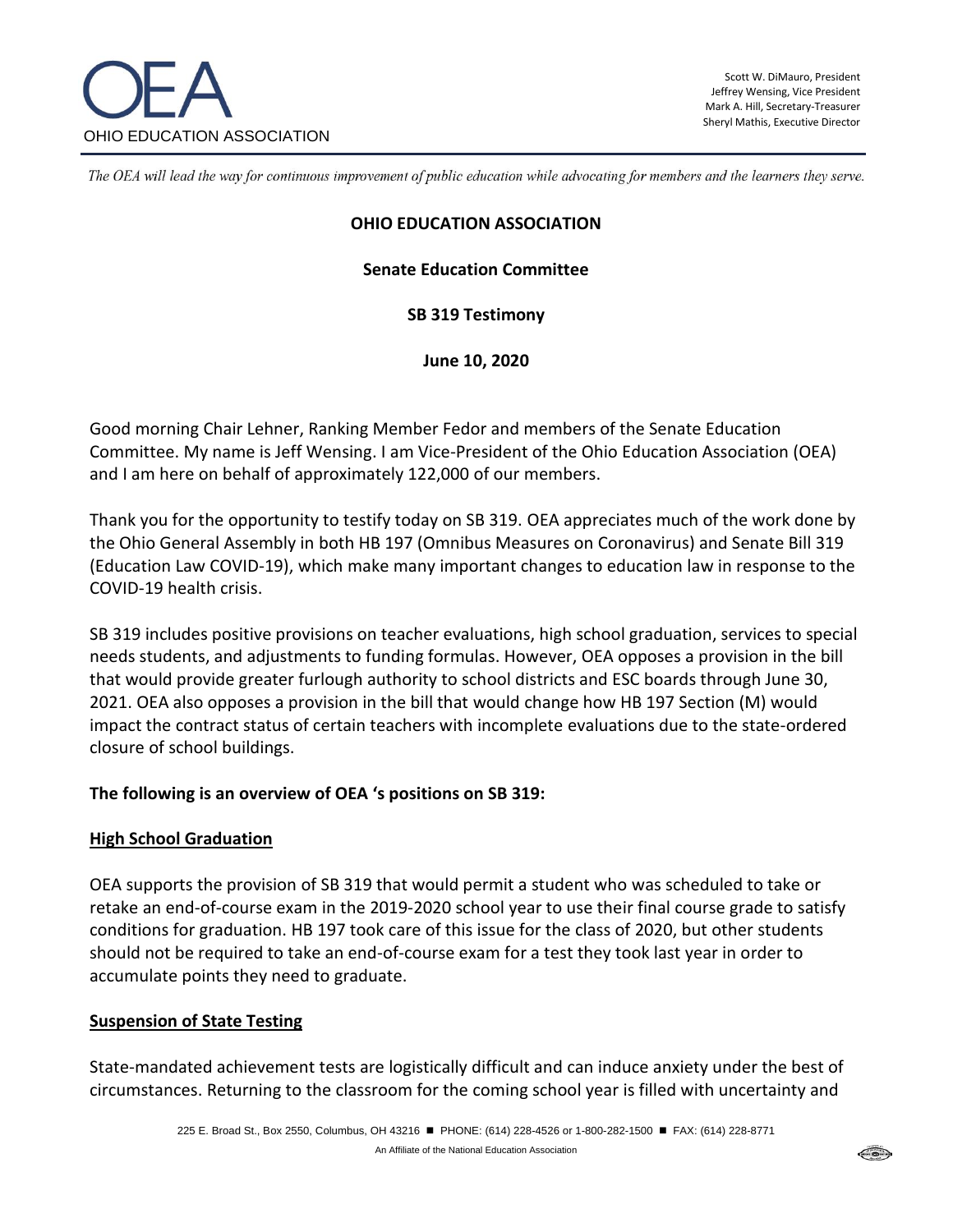challenges our staff and students have never faced. As was done with the suspension of testing for the 2019-2020 in HB 197, OEA asks legislators to continue to be cognizant of these challenges and provide appropriate flexibility so that the focus can be on safely engaging students in learning.

*OEA recommends suspending the Fall administration of the 3rd grade ELA test for the coming school year.* Two administrations of the ELA test are not federally required. Further, consideration should be given to seeking a federal waiver to suspend all state testing next school year if our schools continue to be impacted by split schedules, distance learning or other configurations that would make testing impractical.

# **Third Grade Guarantee**

SB 319 contains a number of provisions related to the Third Grade Reading Guarantee. OEA does not believe that high-stakes decisions should be based on test scores. Rather, this should be a local decision. As stated previously, OEA recommends suspending the Fall administration of the third grade ELA test. Testing in the Spring may prove to be impractical depending on the realities we may be facing at that time.

HB 197 provided that, for the 2019-2020 school year, no school would retain a student in the third grade based solely on the third grade guarantee unless the principal of the school building in which a student is enrolled and the student's reading teacher agree that the student is reading below grade level and is not prepared to be promoted to the fourth grade. *OEA recommends that SB 319 be amended to extend this language to the coming 2020-2021 school year.*

## **Services to Special Needs Students**

OEA supports the provision in SB 319 that would permit non-classroom personnel to provide professional services to students with disabilities (e.g. occupational therapy, physical therapy, social worker, counselor, etc.) electronically or via telehealth communication for the balance of the 2019- 2020 school year and the entirety of the 2020-2021 school year. This is an extension of the same provision in House Bill 197. These services provide critical support for students and should be maintained.

## **School Funding Adjustments**

OEA supports the provision in SB 319 that seeks to address the adverse financial burden placed on school districts as a result of the continued devaluation of Ohio's coal and nuclear-powered electric power plants that are located within district boundaries. For a district to qualify for an additional payment in FY 2020, it must have lost 10% or more of its public utility tangible personal property (PUTPP) valuation between tax year 2017 and tax year 2019. The comparison for FY 2021 would be between tax year 2017 and 2020. To recalculate the state aid for these districts, the Ohio Department of Education would use the previous school funding formula while also using the most recent property valuation data.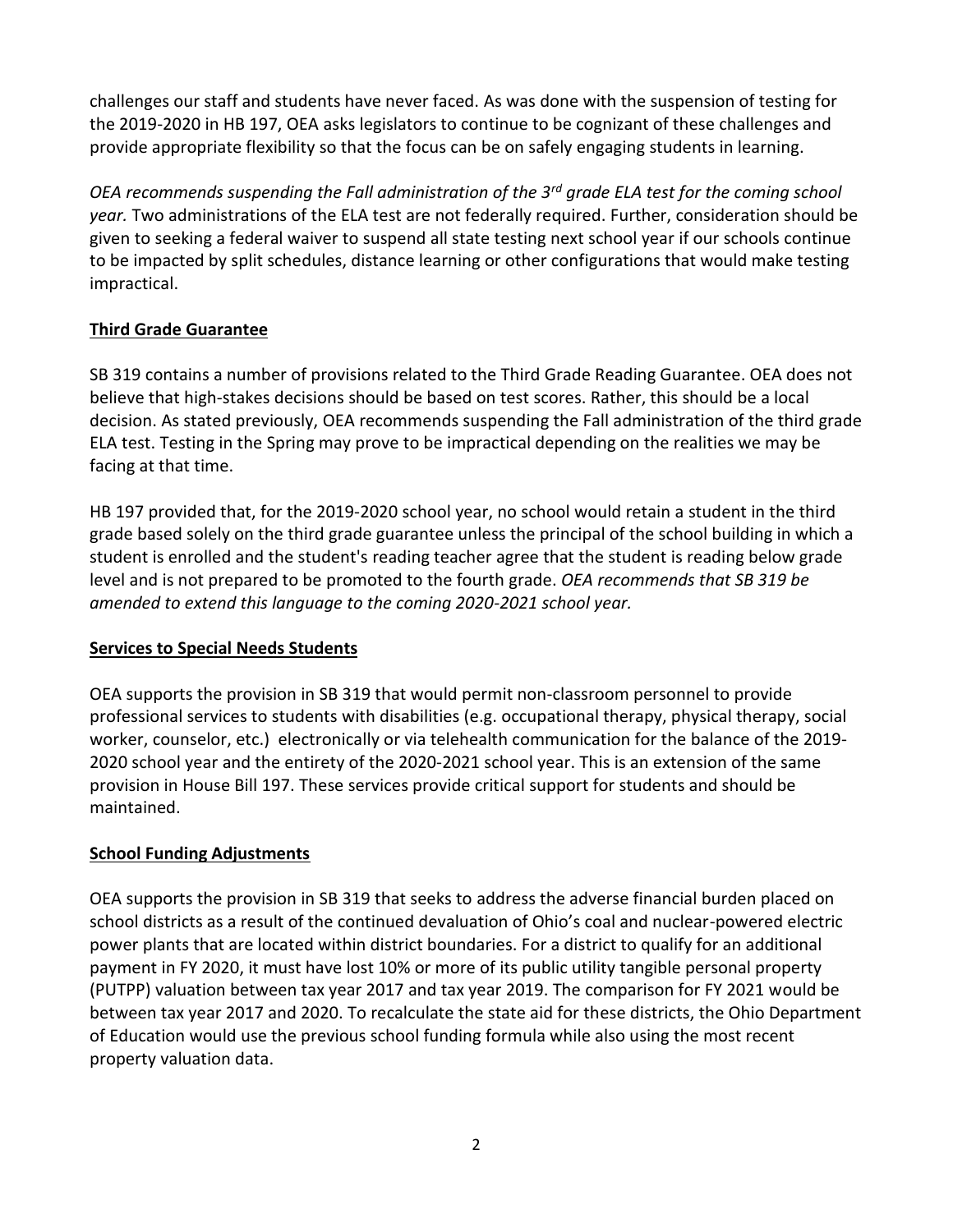This provision would benefit four districts. Generally, these districts have a diminished ability to compensate for these tax losses. The current state foundation funding formula will not replace the loss of revenue these districts are experiencing because all school districts are currently flat-funded.

As an aside, OEA also supports proposed modifications to SB 313 in the Senate Finance Committee that would provide more relief to districts on the funding formula guarantee and adjust the threshold for the initial valuation test.

Additionally, SB 319 would address an inaccurate claw-back of over \$400,000 (more than \$200,000 in both FY17 and FY18) in property tax revenue from Felicity-Franklin Schools. This occurred because there was believed to be an increase in local utility property. It was later identified that the utility was located in Kentucky and not within district boundaries. This provision would return the funds that were taken in error and also provide minimal funds to two other districts.

It is our understanding that SB 319 do would not require additional GRF funds. Instead, ODE would use an existing set aside to handle these fluctuations in values.

These provisions will provide important support to school districts that have lost financial resources due to the devaluation of power plants.

# **Employee Contracts**

HB 197 states that districts may elect not to conduct evaluations in the 2019-2020 school year, if the district board determines it would be impossible or impracticable to do so due to the COVID-19 school closure. HB 197 also states that "the district board may collaborate with any bargaining organization representing employees of the district in determining whether to complete evaluations for the 2019-2020 school year." Boards have used this process in many districts to complete evaluations.

When evaluations for 2019-2020 are incomplete, HB 197 requires current law be enforced regarding the impact on teacher contracts. Current law requires that a teacher employed by a school district in the last year of an extended limited contract, who is eligible for a continuing contract, but who does not have an evaluation completed, is presumed to have accepted employment under a continuing contract unless the teacher declines to accept the contract in writing on or before June 15. SB 319 seeks to reverse HB 197 by not enforcing this requirement to grant such teachers a continuing contract. Instead, SB 319 would grant these teachers a one-year contract.

OEA supports the HB 197 language on how to handle incomplete evaluations. As directed by HB 197, additional issues surrounding incomplete evaluations should be addressed at the local level through the collaborative process of collective bargaining.

## **Furloughs**

OEA opposes the SB 319 furlough provision.